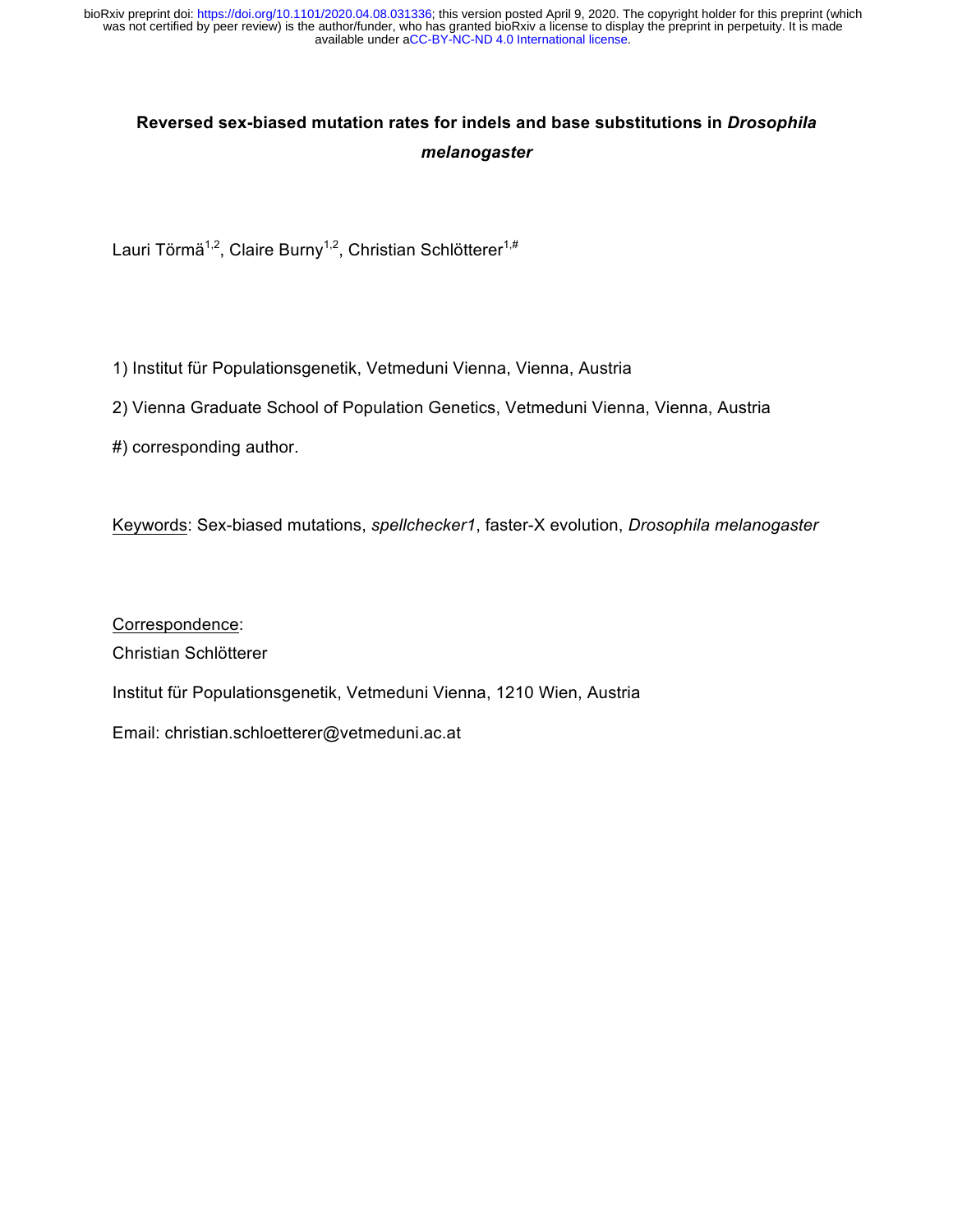#### **Abstract**

 Sex biases in mutation rates may affect the rate of adaptive evolution. In many species, males have higher mutation rates than females when single nucleotide variants (SNVs) are considered. In contrast, indel mutations in humans and chimpanzees are female-biased. In *Drosophila melanogaster*, direct estimates of mutation rates did not uncover sex differences, but a recent analysis suggested the presence of male-biased SNVs mutations. Here we study the sex-specific mutation processes using mutation accumulation data from mismatch-repair deficient *D. melanogaster*. We find that sex differences in flies are similar to the ones observed in humans: a higher mutation rate for SNVs in males and a higher indel rate in females. These results have major implications for the study of neutral variation and adaptation in *Drosophila*.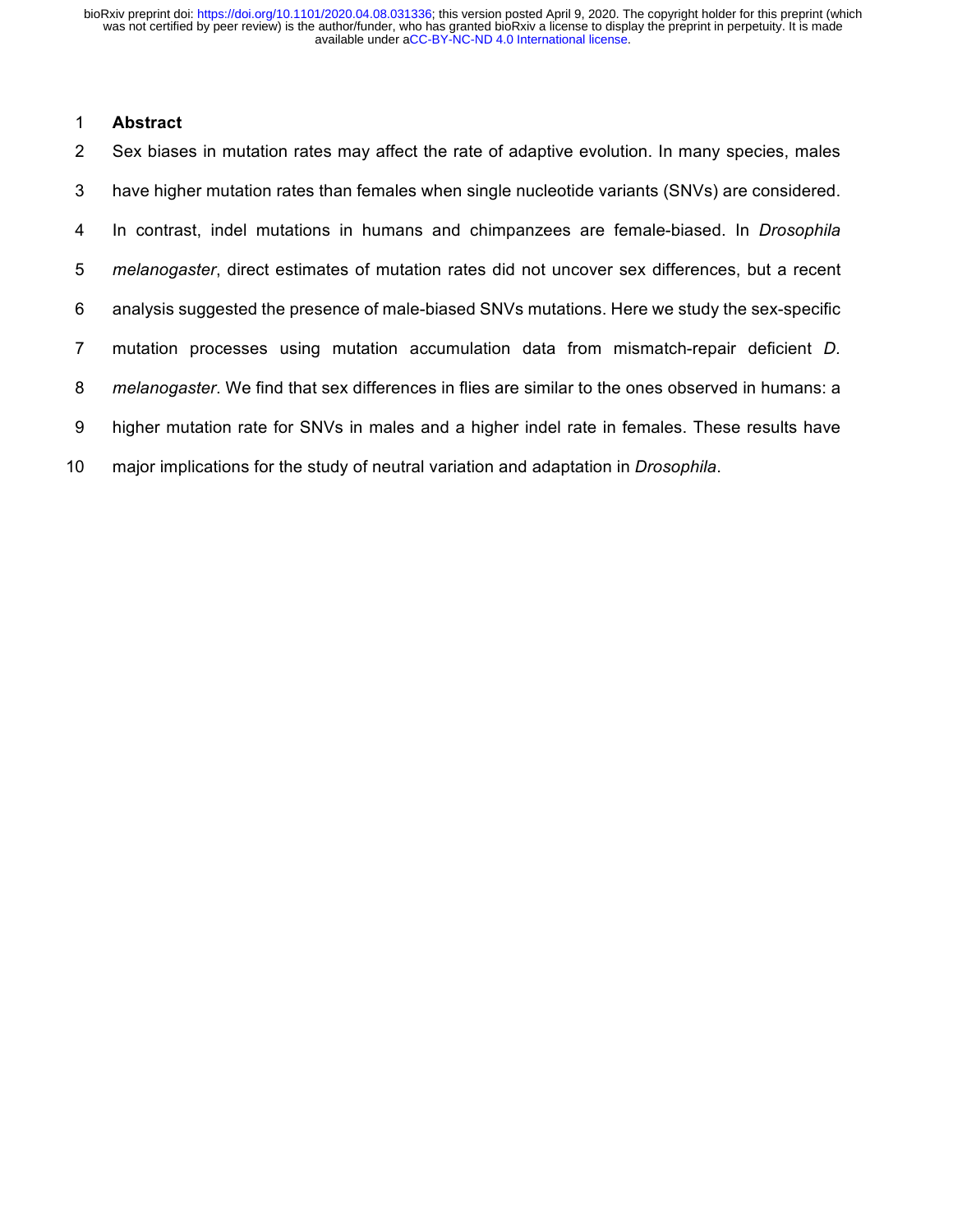#### **Introduction**

 Mutations are the ultimate source of novelty in evolution. However, mutations do not occur at a constant rate across the genome (1, 2), between taxa (3), or sexes (4). The neutral substitution rate is determined by the primary mutation rate (5) and it needs to be considered when studying the intensity of selection from divergence data. If mutation rates differ between sexes, genes are expected to evolve at different rates depending on which chromosome they are located (6). For example, a higher mutation rate in males would result in a lower substitution rate on the X chromosome compared to the autosomes, while the Y chromosome has the highest substitution rate.

 Higher male mutation rates have been observed for SNVs in mammals (7–9), birds (10, 11), salmonid fishes (12) and plants (13, 14). For indels, the observed sex-biases show no consistent trend across species. Human and chimpanzee females have a higher indel rate than males (15– 17). In barn swallows, a sex-specific effect was shown for the mutation rate of a single microsatellite locus (18, 19) while in mice and rats indels are male-biased (20).

 While sex-specific mutation rates are frequently observed, the underlying processes are highly taxon and mutation-type specific. In mammals, the higher rate of SNV mutations in males has been explained by more germline cell divisions in testes (9, 21). This explanation was challenged by the observation that even in young parents which have a similar number of germline cell divisions, males have a three times higher mutation rate than females (22). Moreover, the male- to-female mutation rate ratio barely increases with age, which is in conflict with the explanation involving germline divisions (22). In plants, explanations for sex-specific mutation rates include differences in per-replication mutation rates between the sex chromosomes (13), as well as different contributions of somatic mutations in males and females (14). For indels, the quiescent state of the oocyte may be responsible for the higher female mutation rate in humans (17). Similar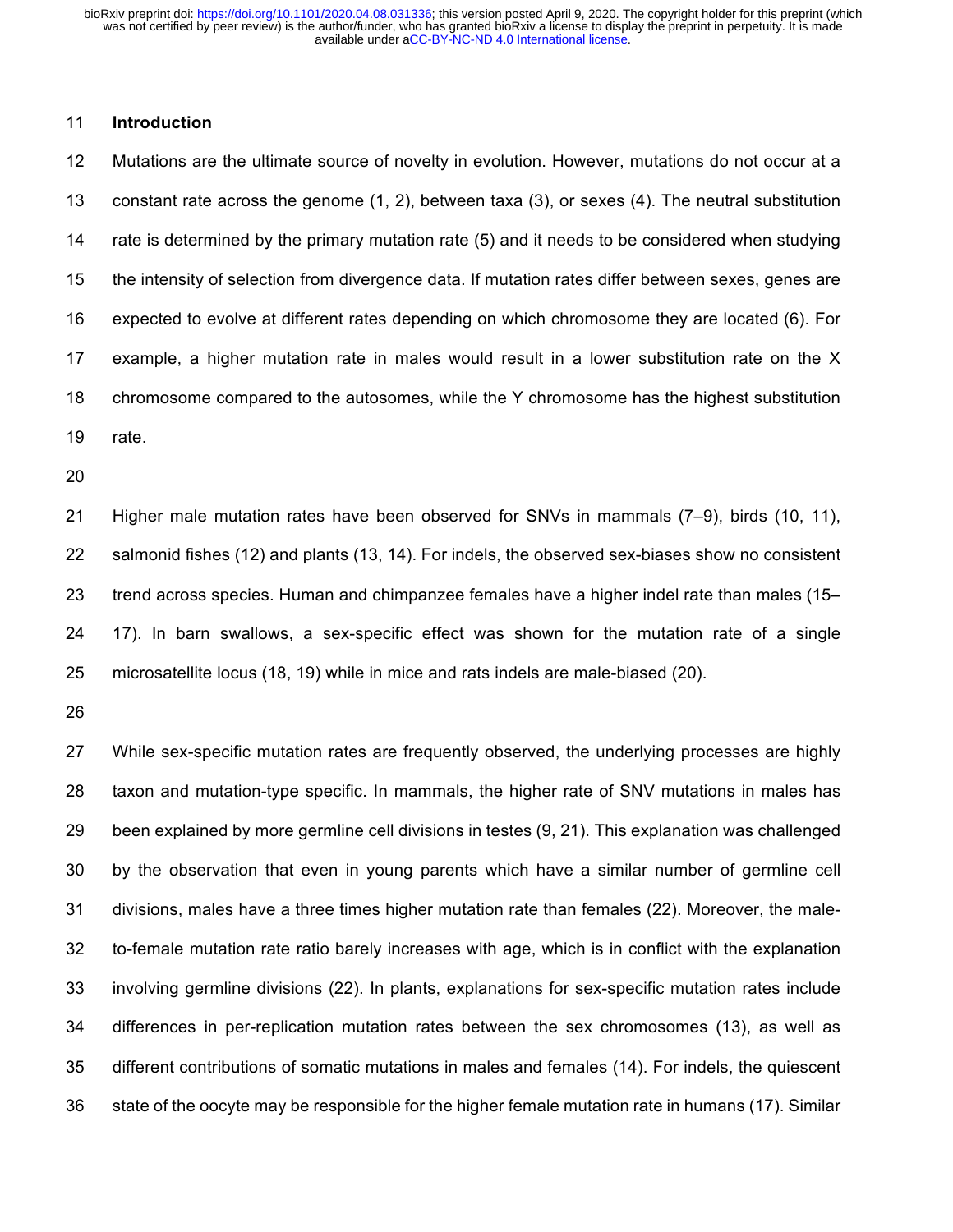to yeast (23), the quiescent oocyte is expected to acquire mutations not during replication, but from other sources, such as double-stranded breaks (17). In mice and rats, the male-bias of indel mutation rates is consistent with the hypothesis that DNA replication errors are the major source of mutations (20).

 Consistent with a similar number of cell divisions for male and female germlines - on average 35.5 in males and 34.5 in females (24) - early sequencing studies in *Drosophila* found similar mutation rates for both sexes (25–29). Whole-genome comparisons with other *Drosophila* species provided conflicting results. These studies reported higher (30), equal (31), and lower (32) neutral substitution rates for the X chromosome. A recent analysis comparing *D. melanogaster*, *D. simulans*, and *D. yakuba* genomes challenged some of these findings and suggested that the X to autosomal (X/A) ratio of mutation rates could range from 0.81 to 0.93, depending on the type of neutral site used for the estimation (33)*.* Further evidence for male-biased base substitution rates comes from the comparison of neo-Y and neo-X chromosomes in *D. miranda*, which showed higher substitution rates on the neo-Y chromosome (34). Since polymorphism and divergence patterns are strongly affected by selection, it is particularly noteworthy that a trend for male-biased mutations — although nonsignificant — was seen in mutation accumulation lines (35). 

 In this study, we estimate *de novo* mutation rates on the X chromosome and the autosomes using data from a mutation accumulation study mismatch-repair (MMR) deficient *D. melanogaster* strain consisting of 7,345 new single nucleotide variants (SNV) and 5,672 indels (36). We find opposing patterns of sex-specific mutation rates for SNVs and indels. While males have a higher mutation rate for SNVs (X/A mutation rates ratio: 0.876), indels are more common in females (X/A mutation rates ratio: 1.959). We show that wild-type females also have a higher indel mutation rate and conclude that our results are not an artifact from the mismatch repair deficiency, but reflect genuine sex-specific differences in mutation processes. These results have major implications for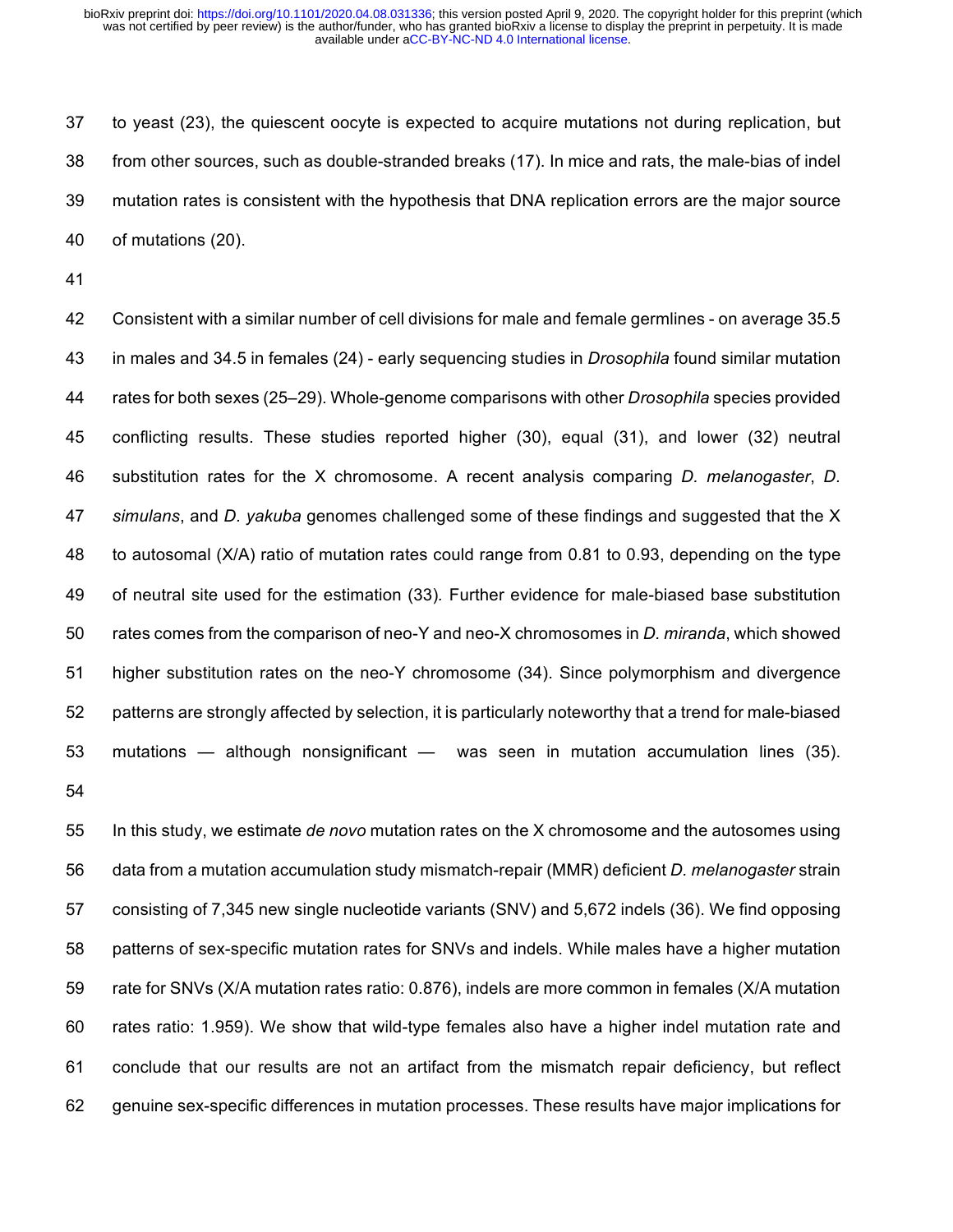the interpretation of neutral variation and adaptation in *D. melanogaster*. 

**Results and discussion**

 We scrutinized sex-specific mutation rates in *D. melanogaster* by comparing the *de novo*  mutations on the X chromosome and the autosomes in a mismatch repair deficient genetic background, lacking a functional copy of the MutS homolog *spellchecker1* (37). Because the X chromosome spends more time in females than in males, a higher mutation rate in males leads to a higher mutation rate on the autosomes compared to the X chromosome. Consistent with previous results (33), we found that the X/A ratio of mutation rates was 0.876 (Poisson test, 95% 72 Confidence Interval (CI): 0.823-0.933, p-value=2.923×10<sup>-5</sup>) resulting from a X chromosomal 73 mutation rate of 8.71×10<sup>-7</sup> (95% Poisson CI: 8.23×10<sup>-7</sup>-9.23×10<sup>-7</sup>) and an autosomal rate of  $9.94 \times 10^{-7}$  (95% Poisson CI:  $9.69 \times 10^{-7}$ -1.02×10<sup>-6</sup>) (Figure 1a & Table 1). The difference between chromosomes still persists after controlling for the base content between the chromosomes (Figure 1b & Table 1).

 With indel rates being sex-specific in multiple species (17–20), we tested for sex-specific indel 79 rates in *Drosophila*. The indel mutation rate on the X chromosome was 1.26×10<sup>-6</sup> (95% Poisson 80 CI: 1.20×10<sup>-6</sup>-1.32×10<sup>-6</sup>), which is almost twice as high as the autosomal rate of 6.42×10<sup>-7</sup> (95% 81 Poisson CI:  $6.22 \times 10^{-7}$ -6.62 $\times 10^{-7}$ ), resulting in a significant rate ratio of 1.959 (95% Poisson CI: 82 1.850-2.074, p-value< $2.2 \times 10^{-16}$ ) (Figure 1c & Table 1).

 Indels occur more frequently on stretches of short tandem repeats (microsatellites) due to DNA replication slippage (38–40). Because microsatellite repeat number is an important factor in 86 determining the indel mutation rate (41–43), the inferred sex-specific indel mutation rate may be the result of the heterogeneity in repeat length distribution between the X chromosome and the autosomes (44). We accounted for possible differences in the distribution of repeat length on the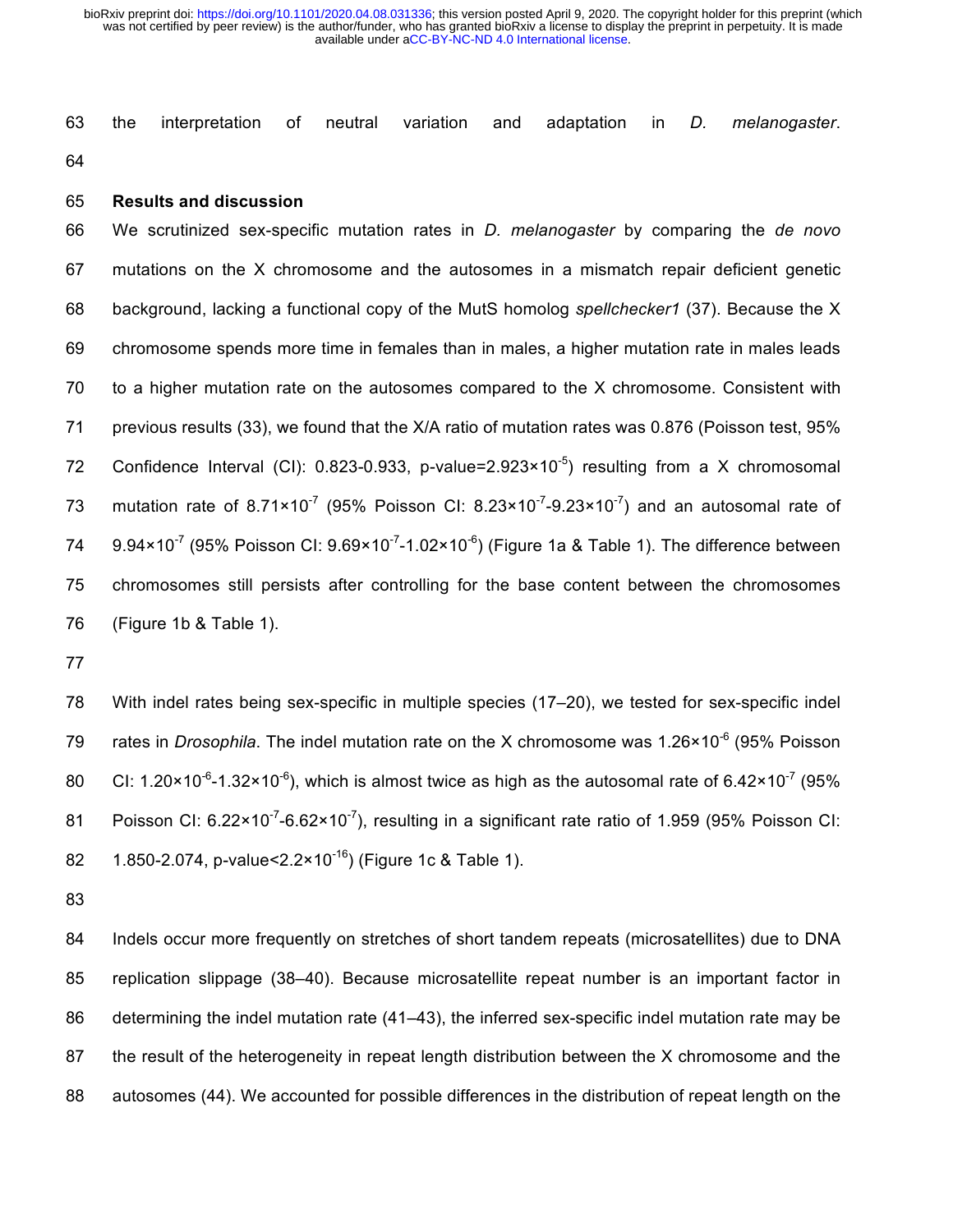X and the autosomes by fitting a binomial generalized additive model (GAM, (45); see Methods) separately for mono- and di-nucleotide repeats. The indel mutation rate changes significantly with repeat length for both the homopolymers and dinucleotides (>5 degrees of freedom (dof), χ2= 92 5,046, p<2×10<sup>-16</sup>; >6 dof,  $x^2$  = 1,676, p<2×10<sup>-16</sup> respectively), but not in a monotonous way. The mutation rate increases for homopolymer runs up to 10-12 bp for (Figure 2a) and for dinucleotides up to 9-10 repeat units (Figure 2b). Microsatellites with more repeats were less likely to mutate and also less common. We found that the indel rate is significantly higher on the X chromosome for homopolymers (Odds Ratio X/A (OR)=1.163, 95% CI: 1.093-1.237, deviance analysis  $p=2.049\times10^{-6}$  (Figure 2a) and dinucleotides (OR=1.291, 95% CI: 1.074-1.553, deviance analysis 98 p=7.184×10<sup>-3</sup>) (Figure 2b). The highly consistent pattern across the two different repeat types strongly suggests that female flies have a higher indel mutation rate than males.

 To rule out that the sex-specific difference in indel rates is an artifact of the mismatch repair system deficiency, we studied indel mutations in a natural *Drosophila* population. Using variant calls from the *Drosophila melanogaster* Genetic Reference Panel (DGRP) (46), we compared the number of indels to the number of SNVs between the X chromosome and the autosomes. We found an odds ratio significantly different from 1 (OR=1.320, 95% CI: 1.309-1.332, Fisher's exact 106 test, p<2.2×10<sup>-16</sup>), indicating that more indels occur on the X chromosome which confirms the female-biased indel mutation rate also in wild-type flies.

 While we find the same sex-biased indel mutation rate as in humans and chimpanzees (17), we consider it unlikely that the interpretation of this sex-specific difference can be applied to *Drosophila*. For humans and chimpanzees, the quiescent state of the female oocyte has been attributed to the higher indel rate in females (17). This is however unlikely to cause the pronounced differences between the X chromosome and the autosomes in our experiment because it was designed such that young females were fertilized, leaving little opportunity for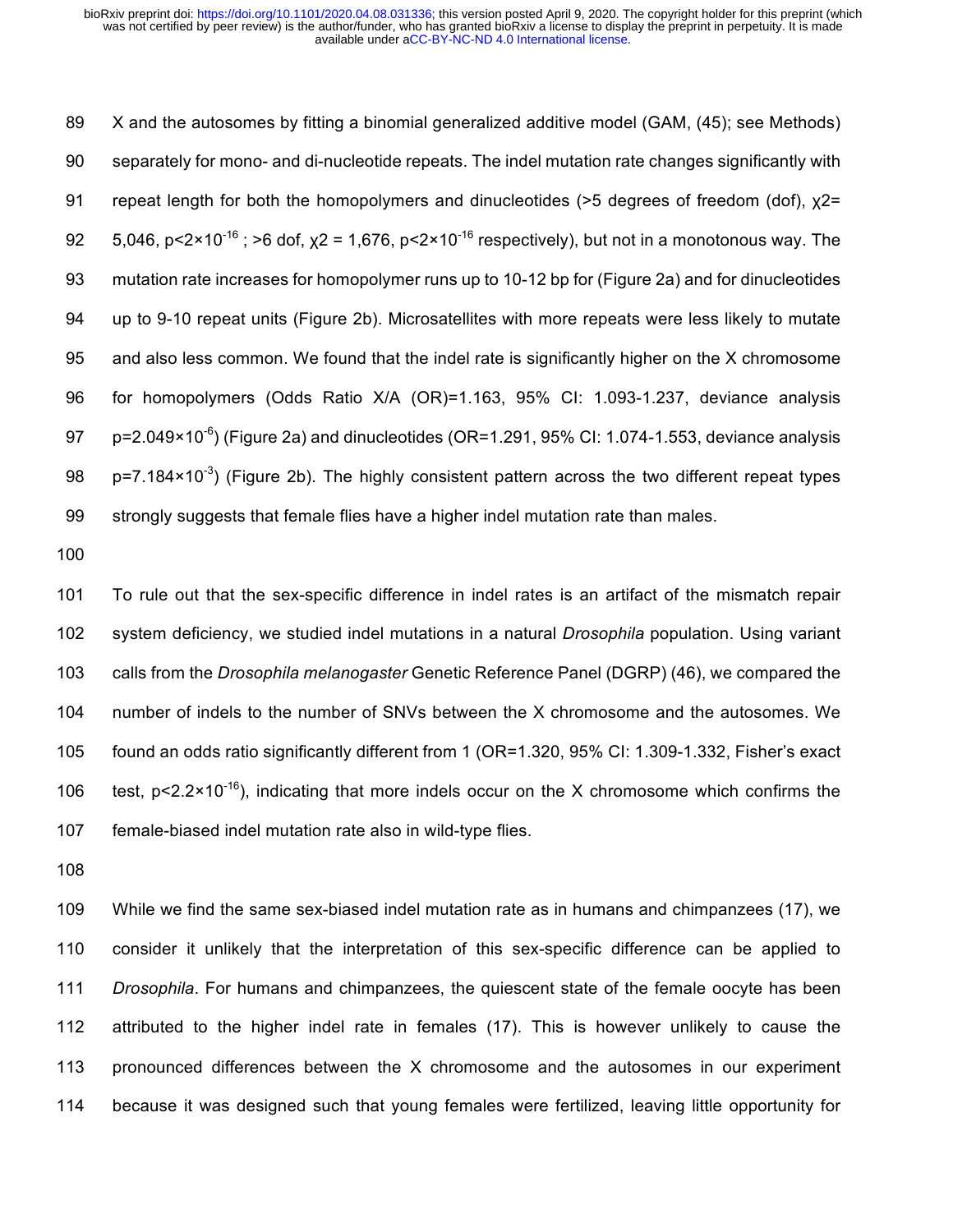oocytes to enter a quiescent state. The mismatch repair targets replicating cells (47), which implies that most of the observed mutations did not occur in the quiescent phase, but during replication. Furthermore, the majority of indels (95.47% in mono- and di-nucleotides) occur on microsatellites arguing in favor of replication errors. Hence, we conclude that, at least in *Drosophila*, the higher indel rate in females cannot be explained by the quiescent phase of the oocytes, but rather other sex-specific differences in replication and/or DNA repair must be responsible for these differences.

 One particularly interesting aspect of our study is that we detect sex-specific mutation rates for two types of mutations, SNVs and indels, but the sex-bias is reversed between them (Figures 1a, 1c). It has been proposed that the mutation rate has evolved as a balance between the cost in fitness due to accurate replication, repair, and deleterious mutations and the benefit of fitness increase due to advantageous mutations (48). In the case of sex-biased mutation rates, this implies that the cost/benefit balance differs between sexes (49). Since we show a different sex bias for SNVs and indels, it is difficult to reconcile a simple cost/benefit balance with our data. Rather, we consider it more likely that DNA damage and repair are sex-specific processes with their own signatures. The same conclusion was reached recently in humans (22). 

 The impact of the different sex bias for SNVs and indels is nicely illustrated by the different length distributions of AT-microsatellites on the X chromosome and autosomes in *D. melanogaster* (44). Microsatellite length may be explained by an equilibrium process between replication slippage generating longer repeats and base substitutions shortening the microsatellite (50). Hence, it was previously proposed that the difference in length distribution in *D. melanogaster* may be either explained by a higher slippage rate on the X chromosome or a higher base substitution rate in males (44). Our study now demonstrates that both processes occur and their joint effects probably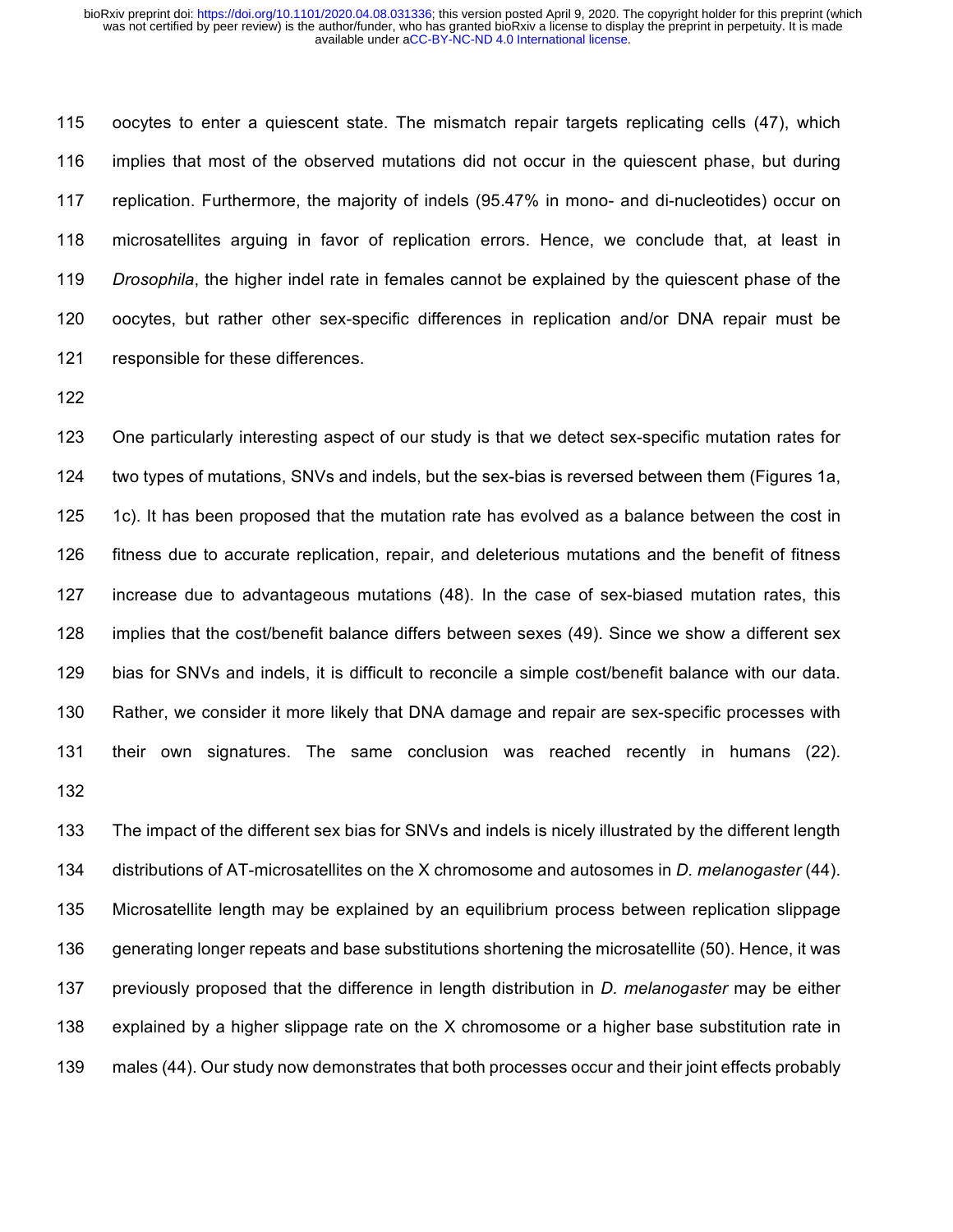explain the heterogeneous microsatellite length distribution between the X chromosome and autosomes.

 In this study, we demonstrated that increasing the mutation rate in mutation accumulation lines is a powerful approach to study mutation processes, as it overcomes the typically encountered limitation of too few observations. We anticipate that the analysis of mutation accumulation lines with elevated mutation rates can provide a powerful method to study differences in the mutation process, either between sexes, as in this study, or between different genomic regions.

#### **Materials and methods**

- All statistical analyses were done with R (51) (version 3.5.0).
- 

## **Data and mutation rate estimations**

 We used mutations generated in (36) to perform a direct estimation of mutation rates. The VCF file for the DGRP Freeze 2.0 calls (46) was downloaded from: http://dgrp2.gnets.ncsu.edu/data.html in October 2019. We used the GATK tool CallableLoci (52) (version 4.0.12.0) to calculate the number of callable sites for each of the 7 lines from the same BAM files that were used in (36). We estimated the SNVs - using all SNVs and separated for A/T and G/C pairs - and indel mutation rates with the following formula: *m*/(*t* × *c*) where *m* is the total number of mutations across the 7 lines, *t* is equal to 10 generations, *c* is the total number of callable sites over each line. A 95% confidence interval was obtained by using an exact Poisson 161 test with the poisson.test R function, as suggested in (53).

#### **Microsatellites and the model**

 We used a previously published R code (43) to search for homopolymer runs from BSgenome.Dmelanogaster.UCSC.dm6 (54). Dinucleotide repeats were annotated from the *D.*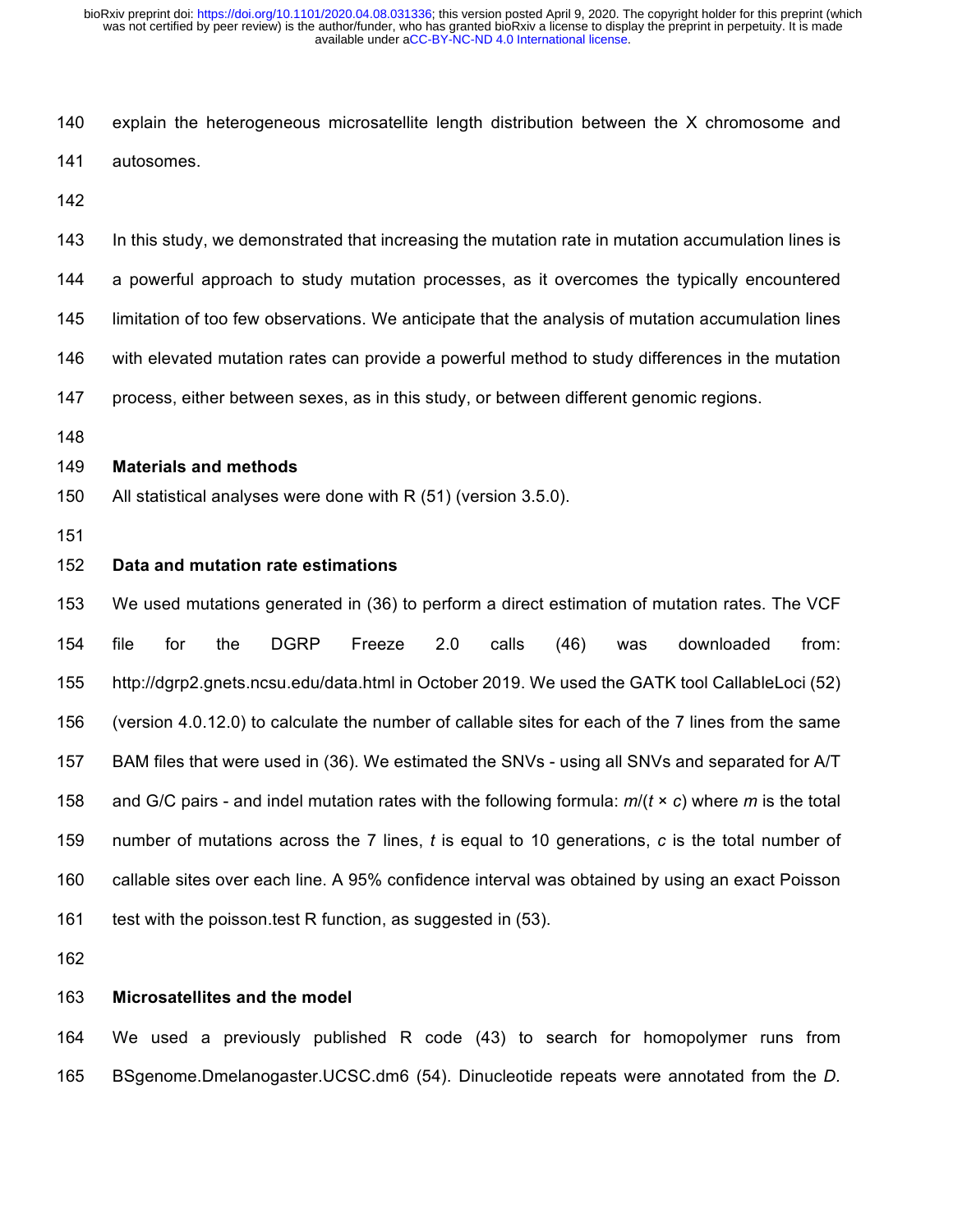*melanogaster* reference genome release 6.24 using the microsatellite finder software MISA (55) (version 2.0). We included only microsatellites with i) at least 6 repeats and ii) a maximum length of 18 repeats (homopolymers) or 17 repeat units (dinucleotides), as longer microsatellites did not have any indel mutations. Following (43) we analyzed the occurrence of 5,415 (95.47%) indels separately for homopolymers and dinucleotides using binomial generalized additive models (45) with the non-linear effect of the repeat length. In addition we tested for differences between chromosomes by using the chromosomal status (autosomes or X) as covariate. The 173 corresponding R function is mgcv::gam(cbind(#indels, #repeats - #indels)  $\sim$  Chr + s(Length, fx = FALSE, k=-1, bs = "cr"), family = binomial, data) (45, 56) (mgcv R package version 1.8-31), where *s* is a cubic spline, "#indels" is the number of indels per number of repeats, "#repeats" is the number of repeats of a given length and "Chr", the chromosomal status. Two models, with (M1) and without (M0) the chromosome covariate "Chr", were compared in a deviance analysis using the mgcv::anova.gam(M0, M1, test = "Chisq") R function. Odds ratios (OR) and their 95% confidence intervals are obtained using the Miettinen-Nurminen method (57); OR=exp(β*Chr* +/- 1.96 × *SE*), with β*Chr* the slope associated with the chromosomal status (the autosomal status being the reference level) and *SE* its corresponding standard error. The p-values associated with the smoother of the length were reported from the summary R function. We reported the ratio of indels in both types of repeats normalized to the genome-wide number of repeats (Figure 2, y-axis).

# **Code and data availability**

 The code (R and bash scripts) and intermediate files such as indel counts per repeat type will be accessible in the following github repository: \*\*\*, available upon publication.

## **Author contribution**

L. T., C. B. analyzed the data, L. T., C. B., C. S. wrote the paper, C.S. supervised the project.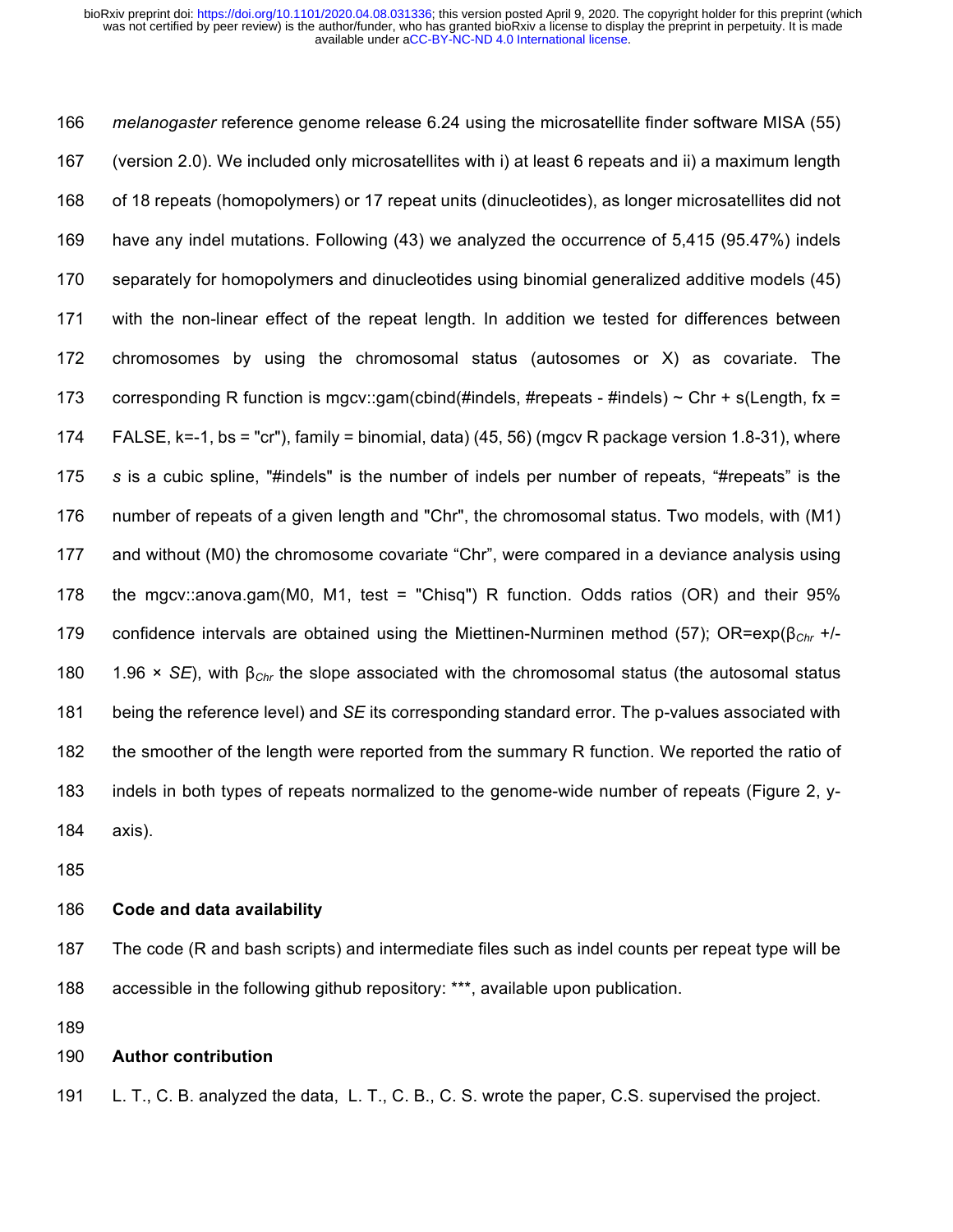# **Acknowledgments**

- This work was supported by the Austrian Science Fund (FWF, grant W1225). We thank A.
- Futschik for statistical advice.
- 
- **References**
- 1. M. Wierdl, M. Dominska, T. D. Petes, Microsatellite instability in yeast: dependence on the length of the microsatellite. *Genetics* **146**, 769–779 (1997).
- 2. Z. J. Assaf, S. Tilk, J. Park, M. L. Siegal, D. A. Petrov, Deep sequencing of natural and experimental populations of Drosophila melanogaster reveals biases in the spectrum of new mutations. *Genome Res.* **27**, 1988–2000 (2017).
- 3. W. Sung, M. S. Ackerman, S. F. Miller, T. G. Doak, M. Lynch, Drift-barrier hypothesis and mutation-rate evolution. *Proc. Natl. Acad. Sci. U. S. A.* **109**, 18488–18492 (2012).
- 4. L. D. Hurst, H. Ellegren, Sex biases in the mutation rate. *Trends Genet.* **14**, 446–452 (1998).
- 5. M. Kimura, Evolutionary rate at the molecular level. *Nature* **217**, 624–626 (1968).
- 6. M. Kirkpatrick, D. W. Hall, Male-biased mutation, sex linkage, and the rate of adaptive evolution. *Evolution* **58**, 437–440 (2004).
- 7. R. A. Gibbs, *et al.*, Genome sequence of the Brown Norway rat yields insights into mammalian evolution. *Nature* **428**, 493–521 (2004).
- 8. K. Lindblad-Toh, *et al.*, Genome sequence, comparative analysis and haplotype structure of the domestic dog. *Nature* **438**, 803–819 (2005).
- 9. M. A. Wilson Sayres, C. Venditti, M. Pagel, K. D. Makova, Do variations in substitution rates and male mutation bias correlate with life-history traits? A study of 32 mammalian genomes. *Evolution* **65**, 2800–2815 (2011).
- 10. H. Ellegren, A. K. Fridolfsson, Male-driven evolution of DNA sequences in birds. *Nat. Genet.* **17**, 182–184 (1997).
- 218 11. N. W. Kahn, T. W. Quinn, Male-driven evolution among Eoaves? A test of the replicative division hypothesis in a heterogametic female (ZW) system. *J. Mol. Evol.* **49**, 750–759 (1999).
- 12. H. Ellegren, A.-K. Fridolfsson, Sex-specific mutation rates in salmonid fish. *J. Mol. Evol.* **56**, 458–463 (2003).
- 13. D. A. Filatov, D. Charlesworth, Substitution rates in the X- and Y-linked genes of the plants, Silene latifolia and S. dioica. *Mol. Biol. Evol.* **19**, 898–907 (2002).
- 14. C.-A. Whittle, M. O. Johnston, Male-driven evolution of mitochondrial and chloroplastidial DNA sequences in plants. *Mol. Biol. Evol.* **19**, 938–949 (2002).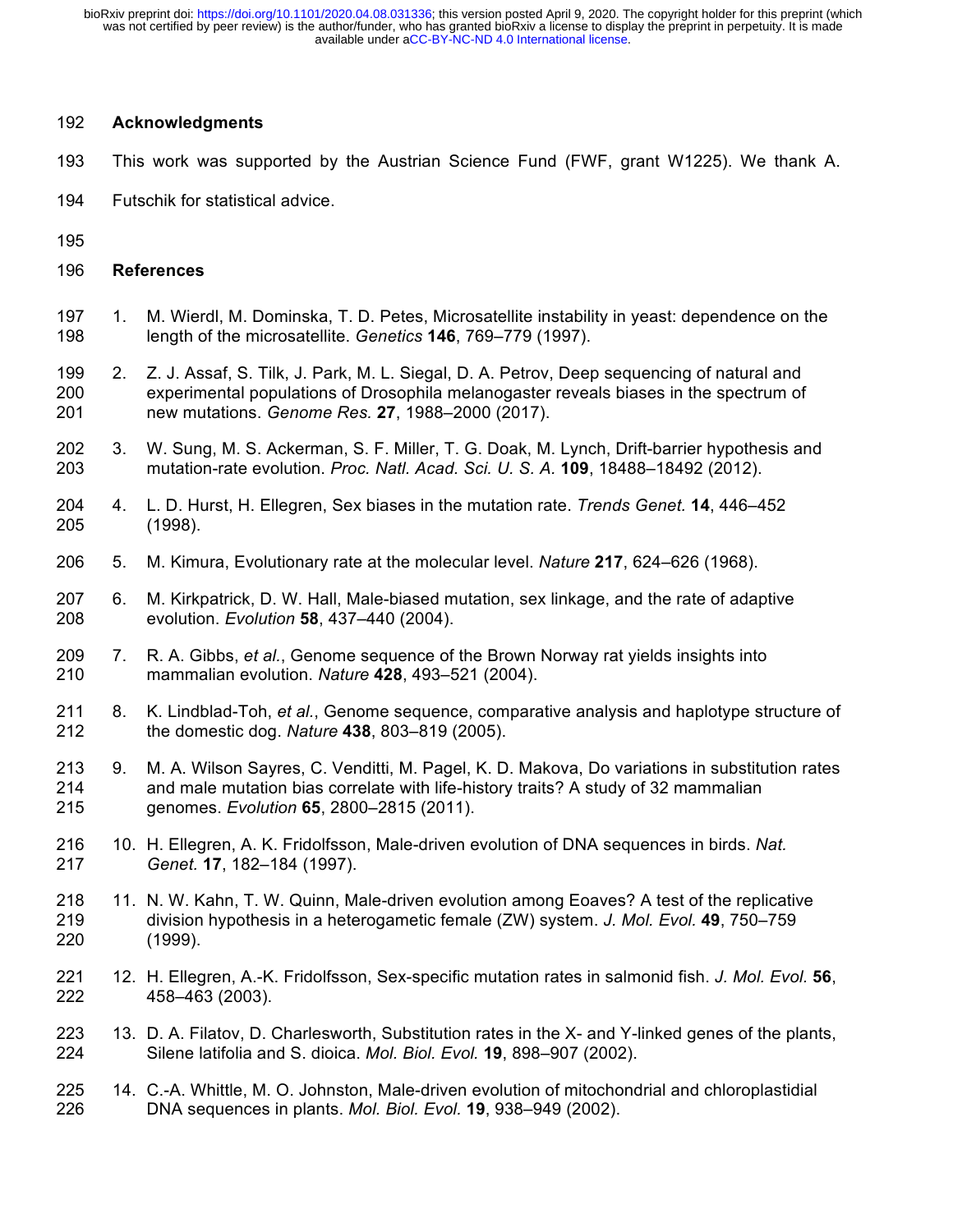- 15. T. Grimm, *et al.*, On the origin of deletions and point mutations in Duchenne muscular dystrophy: most deletions arise in oogenesis and most point mutations result from events in spermatogenesis. *J. Med. Genet.* **31**, 183–186 (1994).
- 16. C. Lázaro, *et al.*, Sex differences in mutational rate and mutational mechanism in the NF1 gene in neurofibromatosis type 1 patients. *Hum. Genet.* **98**, 696–699 (1996).
- 17. G. Achaz, S. Gangloff, B. Arcangioli, The quiescent X, the replicative Y and the Autosomes https:/doi.org/10.1101/351288.
- 18. C. R. Primmer, N. Saino, A. P. Moller, H. Ellegren, Unraveling the Processes of Microsatellite Evolution Through Analysis of Germ Line Mutations in Barn Swallows Hirundo rustica. *Mol. Biol. Evol.* **15**, 1047–1047 (1998).
- 19. J. Brohede, C. R. Primmer, A. Møller, H. Ellegren, Heterogeneity in the rate and pattern of germline mutation at individual microsatellite loci. *Nucleic Acids Res.* **30**, 1997–2003 (2002).
- 20. K. D. Makova, S. Yang, F. Chiaromonte, Insertions and deletions are male biased too: a whole-genome analysis in rodents. *Genome Res.* **14**, 567–573 (2004).
- 21. J. B. S. Haldane, The rate of spontaneous mutation of a human gene. *J. Genet.* **31**, 317 (1935).
- 22. Z. Gao, *et al.*, Overlooked roles of DNA damage and maternal age in generating human germline mutations. *Proc. Natl. Acad. Sci. U. S. A.* **116**, 9491–9500 (2019).
- 23. S. Gangloff, *et al.*, Quiescence unveils a novel mutational force in fission yeast. *Elife* **6** (2017).
- 24. J. B. Drost, W. R. Lee, The developmental basis for germline mosaicism in mouse and Drosophila melanogaster. *Genetica* **102-103**, 421–443 (1998).
- 25. V. L. Bauer, C. F. Aquadro, Rates of DNA sequence evolution are not sex-biased in Drosophila melanogaster and D. simulans. *Mol. Biol. Evol.* **14**, 1252–1257 (1997).
- 26. D. J. Begun, P. Whitley, Reduced X-linked nucleotide polymorphism in Drosophila simulans. *Proc. Natl. Acad. Sci. U. S. A.* **97**, 5960–5965 (2000).
- 27. A. J. Betancourt, D. C. Presgraves, W. J. Swanson, A test for faster X evolution in Drosophila. *Mol. Biol. Evol.* **19**, 1816–1819 (2002).
- 28. B. A. Counterman, D. Ortíz-Barrientos, M. A. F. Noor, Using comparative genomic data to test for fast-X evolution. *Evolution* **58**, 656–660 (2004).
- 29. K. Thornton, D. Bachtrog, P. Andolfatto, X chromosomes and autosomes evolve at similar rates in Drosophila: no evidence for faster-X protein evolution. *Genome Res.* **16**, 498–504 (2006).
- 30. D. J. Begun, *et al.*, Population genomics: whole-genome analysis of polymorphism and divergence in Drosophila simulans. *PLoS Biol.* **5**, e310 (2007).
- 31. T. T. Hu, M. B. Eisen, K. R. Thornton, P. Andolfatto, A second-generation assembly of the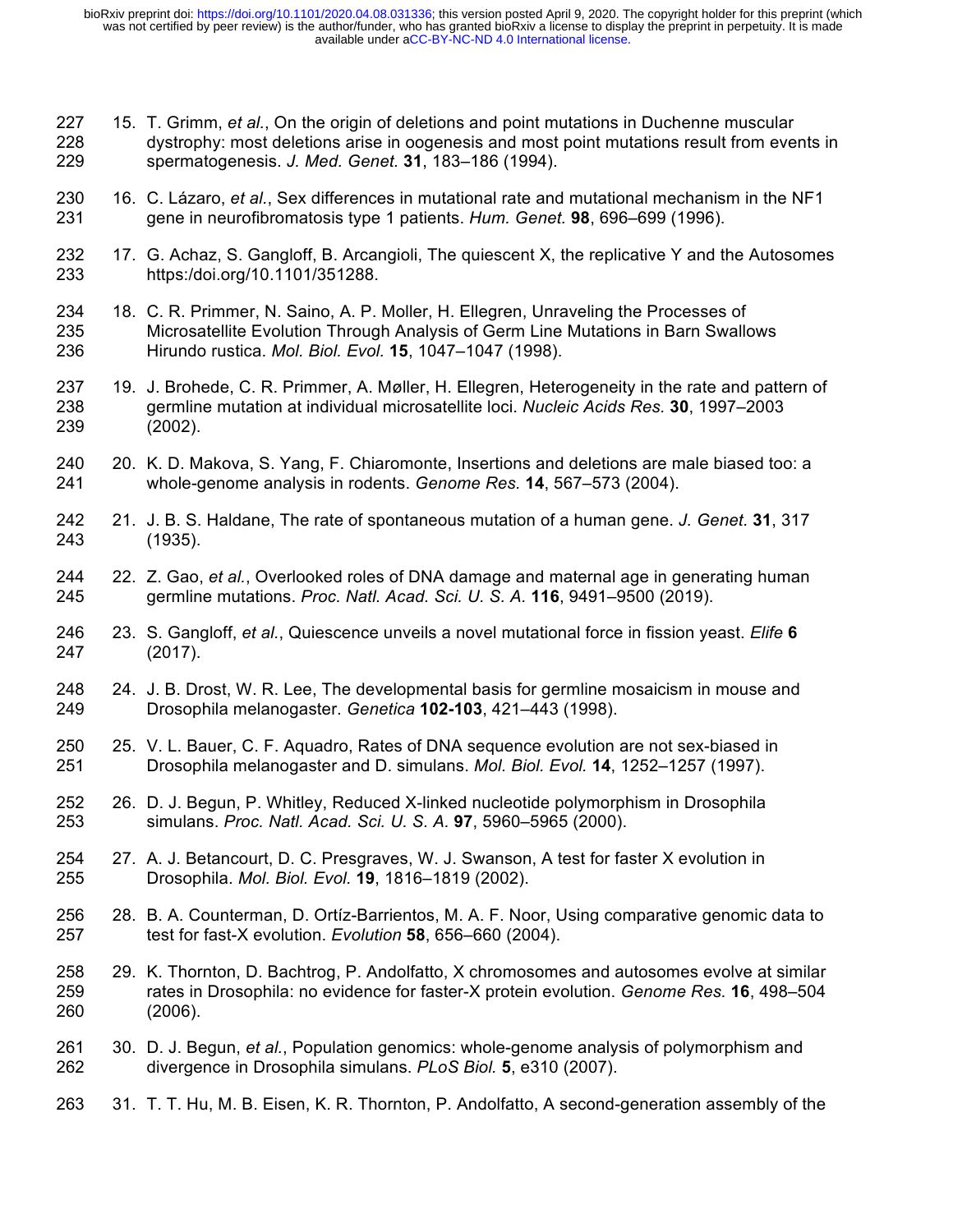- Drosophila simulans genome provides new insights into patterns of lineage-specific divergence. *Genome Res.* **23**, 89–98 (2013).
- 32. D. Garrigan, S. B. Kingan, A. J. Geneva, J. P. Vedanayagam, D. C. Presgraves, Genome diversity and divergence in Drosophila mauritiana: multiple signatures of faster X evolution. *Genome Biol. Evol.* **6**, 2444–2458 (2014).
- 33. B. Charlesworth, J. L. Campos, B. C. Jackson, Faster-X evolution: Theory and evidence from Drosophila. *Mol. Ecol.* **27**, 3753–3771 (2018).
- 34. D. Bachtrog, Evidence for male-driven evolution in Drosophila. *Mol. Biol. Evol.* **25**, 617–619 (2008).
- 35. P. D. Keightley, *et al.*, Analysis of the genome sequences of three Drosophila melanogaster spontaneous mutation accumulation lines. *Genome Res.* **19**, 1195–1201 (2009).
- 36. L. Törmä, C. Burny, V. Nolte, K.-A. Senti, C. Schlötterer, Transcription-coupled repair in Drosophila melanogaster is independent of the mismatch repair pathway. *bioRxiv*, 2020.04.07.029033 (2020).
- 37. C. Flores, W. Engels, Microsatellite instability in Drosophila spellchecker1 (MutS homolog) mutants. *Proc. Natl. Acad. Sci. U. S. A.* **96**, 2964–2969 (1999).
- 38. G. Levinson, G. A. Gutman, Slipped-strand mispairing: a major mechanism for DNA sequence evolution. *Mol. Biol. Evol.* **4**, 203–221 (1987).
- 39. C. Schlötterer, Evolutionary dynamics of microsatellite DNA. *Chromosoma* **109**, 365–371 (2000).
- 40. H. Ellegren, Microsatellites: simple sequences with complex evolution. *Nat. Rev. Genet.* **5**, 435–445 (2004).
- 41. B. Brinkmann, M. Klintschar, F. Neuhuber, J. Hühne, B. Rolf, Mutation rate in human microsatellites: influence of the structure and length of the tandem repeat. *Am. J. Hum. Genet.* **62**, 1408–1415 (1998).
- 42. B. Harr, C. Schlötterer, Long microsatellite alleles in Drosophila melanogaster have a downward mutation bias and short persistence times, which cause their genome-wide underrepresentation. *Genetics* **155**, 1213–1220 (2000).
- 43. B. Meier, *et al.*, Mutational signatures of DNA mismatch repair deficiency in C. elegans and human cancers. *Genome Res.* **28**, 666–675 (2018).
- 44. D. Bachtrog, S. Weiss, B. Zangerl, G. Brem, C. Schlötterer, Distribution of dinucleotide microsatellites in the Drosophila melanogaster genome. *Mol. Biol. Evol.* **16**, 602–610 (1999).
- 45. S. N. Wood, Fast stable restricted maximum likelihood and marginal likelihood estimation of semiparametric generalized linear models. *J. R. Stat. Soc. Series B Stat. Methodol.* **73**, 3– 36 (2011).
- 46. T. F. C. Mackay, *et al.*, The Drosophila melanogaster Genetic Reference Panel. *Nature* **482**, 173–178 (2012).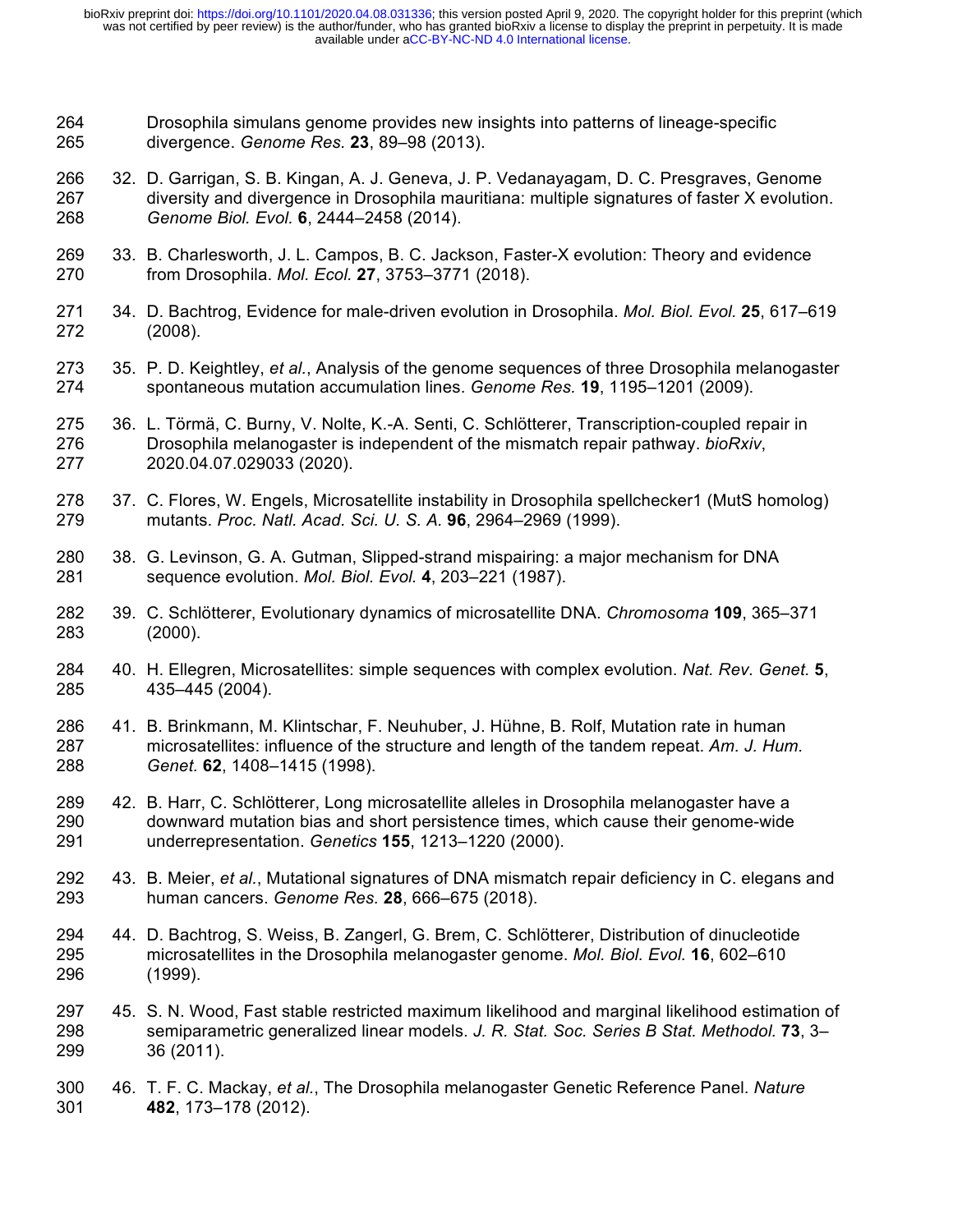- 47. P. Modrich, Mechanisms in eukaryotic mismatch repair. *J. Biol. Chem.* **281**, 30305–30309 (2006).
- 48. P. D. Sniegowski, P. J. Gerrish, T. Johnson, A. Shaver, The evolution of mutation rates: separating causes from consequences. *Bioessays* **22**, 1057–1066 (2000).
- 49. H. Ellegren, Characteristics, causes and evolutionary consequences of male-biased mutation. *Proc. Biol. Sci.* **274**, 1–10 (2007).
- 50. S. Kruglyak, R. T. Durrett, M. D. Schug, C. F. Aquadro, Equilibrium distributions of microsatellite repeat length resulting from a balance between slippage events and point mutations. *Proc. Natl. Acad. Sci. U. S. A.* **95**, 10774–10778 (1998).
- 51. R Core Team, R: A Language and Environment for Statistical Computing (2018).
- 52. A. McKenna, *et al.*, The Genome Analysis Toolkit: a MapReduce framework for analyzing next-generation DNA sequencing data. *Genome Res.* **20**, 1297–1303 (2010).
- 53. H. Long, M. G. Behringer, E. Williams, R. Te, M. Lynch, Similar Mutation Rates but Highly Diverse Mutation Spectra in Ascomycete and Basidiomycete Yeasts. *Genome Biol. Evol.* **8**, 3815–3821 (2016).
- 54. The Bioconductor Dev Team, *BSgenome.Dmelanogaster.UCSC.dm6: Full genome sequences for Drosophila melanogaster (UCSC version dm6)* (2014).
- 55. T. Thiel, W. Michalek, R. K. Varshney, A. Graner, Exploiting EST databases for the development and characterization of gene-derived SSR-markers in barley (Hordeum vulgare L.). *Theor. Appl. Genet.* **106**, 411–422 (2003).
- 56. S. N. Wood, N. Pya, B. Säfken, Smoothing Parameter and Model Selection for General Smooth Models. *J. Am. Stat. Assoc.* **111**, 1548–1563 (2016).
- 57. O. Miettinen, M. Nurminen, Comparative analysis of two rates. *Stat. Med.* **4**, 213–226 (1985).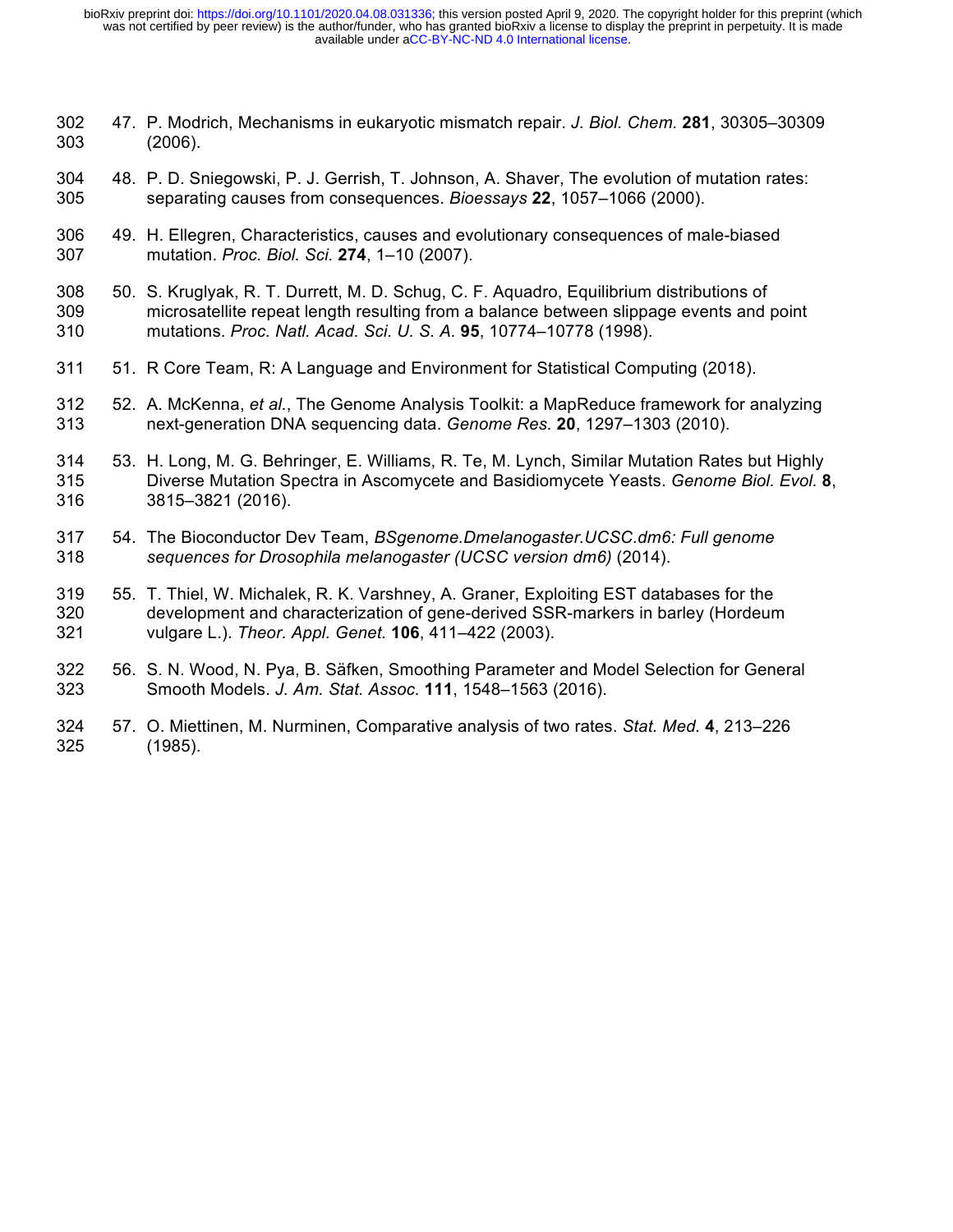



 Figure 1. Mutation rate differences between the autosomes (black) and the X chromosome (orange). a) SNV mutation rates across all sites and b) separated for A/T and G/C pairs. c) Indel mutation rates across all sites. The bars represent 95% confidence intervals using exact Poisson tests, the dots represent the actual estimates.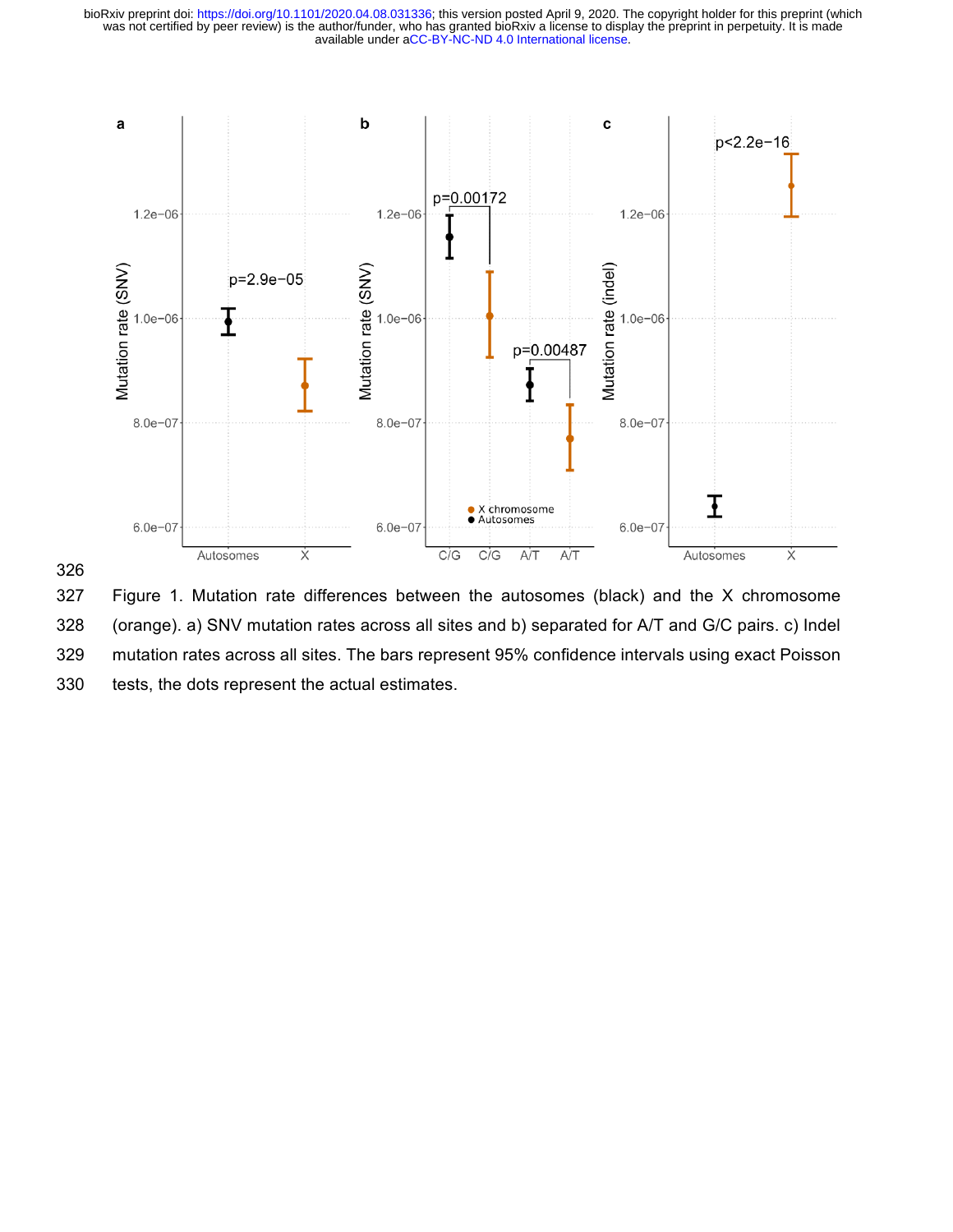

 Figure 2. Occurence of indels in mononucleotide (a) and dinucleotide (b) repeats on the autosomes (black) and the X chromosome (orange). The x-axis represents the repeat length. The y-axis represents the ratio of indels normalized for the prevalence of repeat type in the genome, as described in (43). Binomial generalized additive models with cubic spline have been fitted. The predicted values are in plain lines, 95% confidence intervals are represented in dotted lines. The reported p-values are obtained from a deviance analysis contrasting a model with and without the chromosomal status (autosomes or X) covariate.